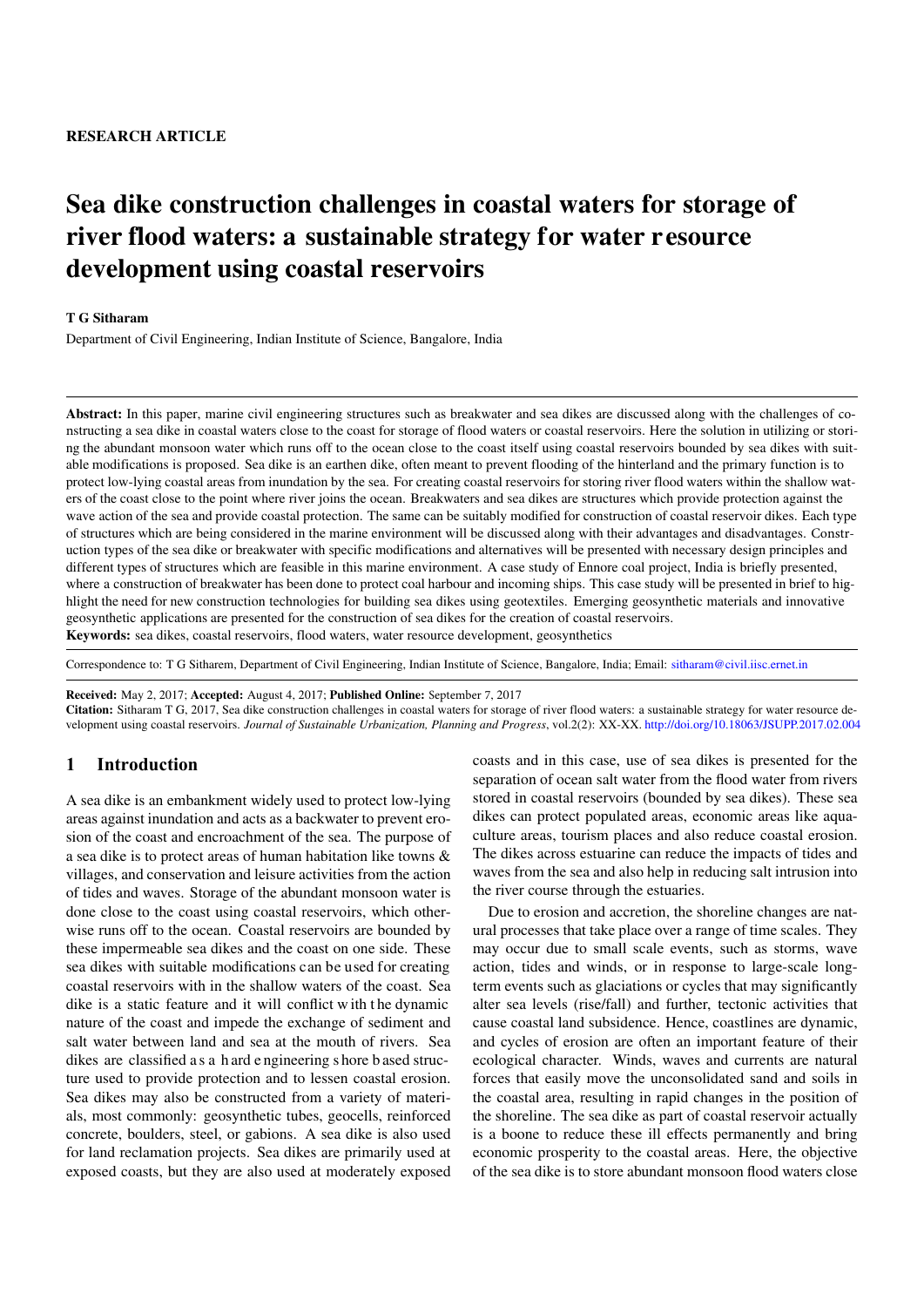to the coast in the ocean by replacing salt water with fresh river flood waters.

#### **2 Sea Dike Design Aspects**

Sea dike route is selected based on the basis of technoeconomical reasoning after considering following points:

i) Topographic and geological conditions

ii) Master plan of the entire area development including transportation system, national security and defense

iii) Evolution of coast lines, beaches and estuaries

iv) Location of existing structures

v) Protection of the cultural, historical remains and administrative land boundaries and projects of national importance if any in that area

vi) Design of sea dike shall conform to navigation development strategy and also adaptable to the impacts of climate change

Sea dike alignment shape is also critical and it shall be designed as straight lines or smooth curves without many zigzags which can cause the local concentration of wave energy. Orientation should be favorable avoiding the perpendicular direction for the prevailing wind direction. Techno-commercial aspects are also critical in selecting the shape of the sea dike route shape. Appropriate solutions to wave attenuation or dike resistance shall be adopted by conforming with the planning of river channel system, enclosure dike system and drainage sluices in the reservoir so created.

Hydrodynamic conditions at the connection zone, waves, nearshore sediment flow, imbalance of sand transport in nearby areas, forecast of development trend of the foreshore in the future needs to be considered in designing the reservoir bounded by sea dikes. Recent topographic survey data for at least 100 m from the dike toe on either side (up to 200m in case of variability of sea bottom) along with coastline evolution in the last 20 years is needed for sea dike design. In addition, geological data which is based on actual conditions along with meteorological, hydrological and oceanographical data shall be collected for studying the impacts of typhoons and natural disasters within the project area. Further, data on existing population and development trend along with current economic condition and development orientation is needed for dike project.Environmental conditions and evaluation of the impact level of the dike on the surrounding environment in the future are needed. For these sea dikes, which are generally closer to the developed industrial urban areas, a return period of 100 years has to be used for safety standards.

#### **3 Typical Sea Dike Cross Section Design**

Items of sea dike cross section design include: crest level, cross sections dimensions, crest structure, dike body and dike toe which fulfil the technical and economical r equirements. Design cross sections of the dike are selected on the basis of geological conditions, materials used for the construction of dyke, filling materials, external forces, layout of the dike and also the operational requirements. Sloping dikes, wall-type dikes and composite dikes are three different types of sea dikes based on geometrical shape. One needs to carefully design the dike crest level, dike body, filter layers, slope protection layers (both on sea side and land side/coastal reservoir side), toe protection. There is a different usage of sea dikes and mainly it reduces the amount of energy dissipated by the waves reaching the coastlines. It also protects the coastline from the tidal action and provides coastal defense. Further, it prevents the erosion of the coastline and creates a calm water in the coastal reservoir area for many activities. Most important function of the dike, in this case, is to separate the salt water and the freshwater in the coastal reservoir and also allow freshwater fishing a nd other activities in calm water conditions and it can also provide dock or quay facilities along with the support of floating solar panels for energy production.

The main features of the sea dike can be seen in Figure 1. Figure 2 shows the different sea dike cross sections such as sloping dikes, wall-type dikes and composite dikes with geometrical shapes.

The energy of the waves approaching is partially destroyed by breaking, partially reflected, and partially expended in runup on the sea side. The wave height, water depth, and wave period determine the initial wave steepness. It is obvious that a more complicated situation exists when irregular waves are involved. If the crest elevation is lower than that corresponding to maximum run-up, then up-rushing water will spill on and over the crest of the structure. The usual unit of measurement of overtopping is volume per unit time and crest length. This quantity of overtopping is sometimes used as damage criteria for sea dikes and this is the critical design aspect in the sea dikes for coastal reservoirs. This is not permitted in this case for coastal reservoirs. The variety of armor unit shapes are available and no single type of armor unit is universally acceptable for all applications. Quarry stone armor is usually cheapest per ton but a larger volume is needed than when concrete units are used. It is advantageous to limit the area covered by primary armor units as much as possible consistent with the stability needs. Filter layers are the important layers of a rubble mound breakwater which serve to prevent excessive settlement of the structure. This is accomplished by hindering the erosion of bottom material by water moving through the pores of the breakwater. Thus, filter construction is the most necessary, when the natural bottom consists of easily eroded material such as fine sand.

#### **4 Impermeable Sea Dike for Coastal Reservoir**

A freshwater reservoir located in the sea close to the mouth of a river is bounded by sea dike to store required quantity of river flow/flood water. Flood water is a natural resource, and water quality is more closed to drinking water. Sea dike which bounds the coastal reservoir shall be impermeable so that salt water on the sea side does not mix with the fresh water stored.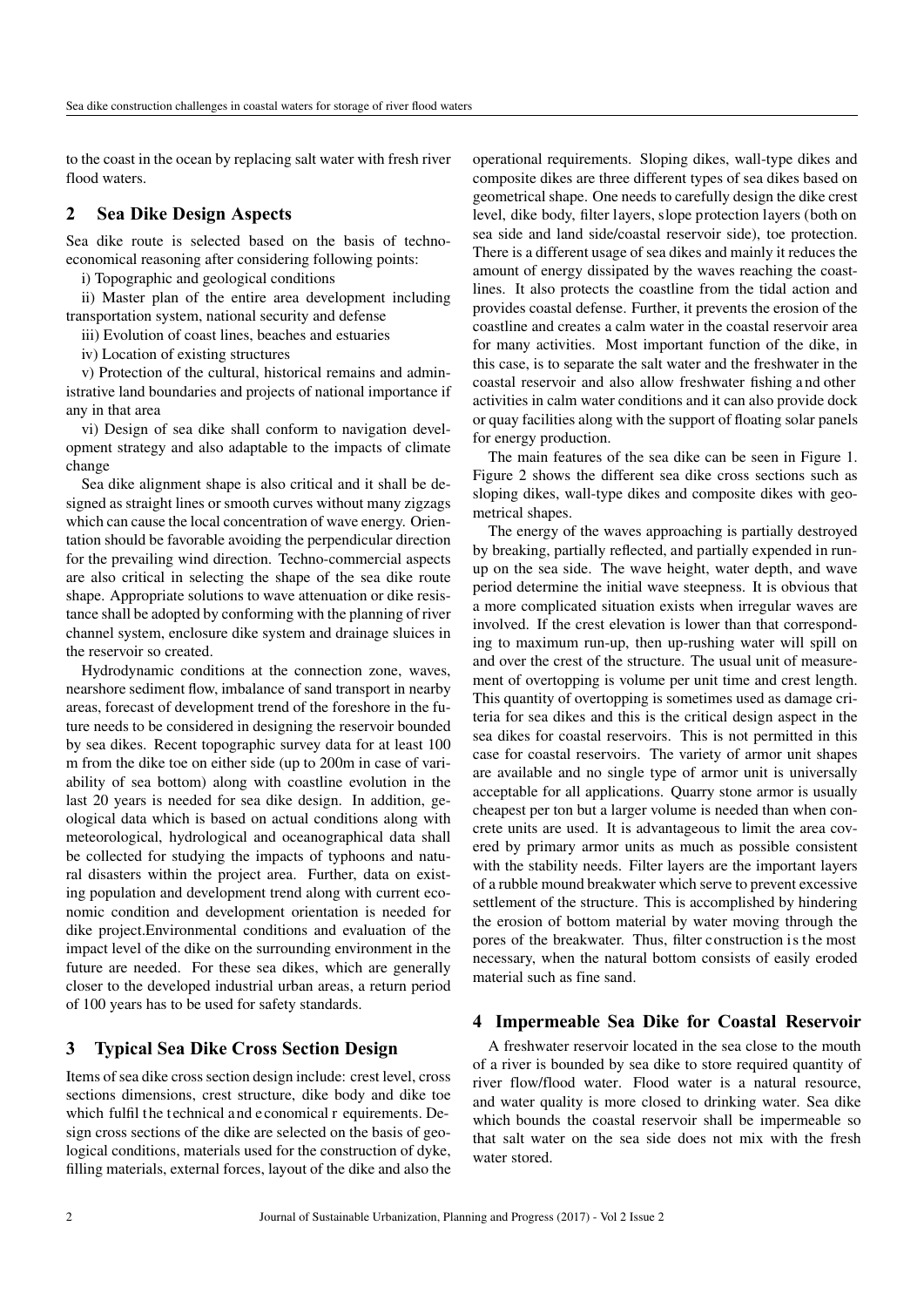

Figure 1. Typical features of sea dike



Figure 2. Different types of sea dike cross sections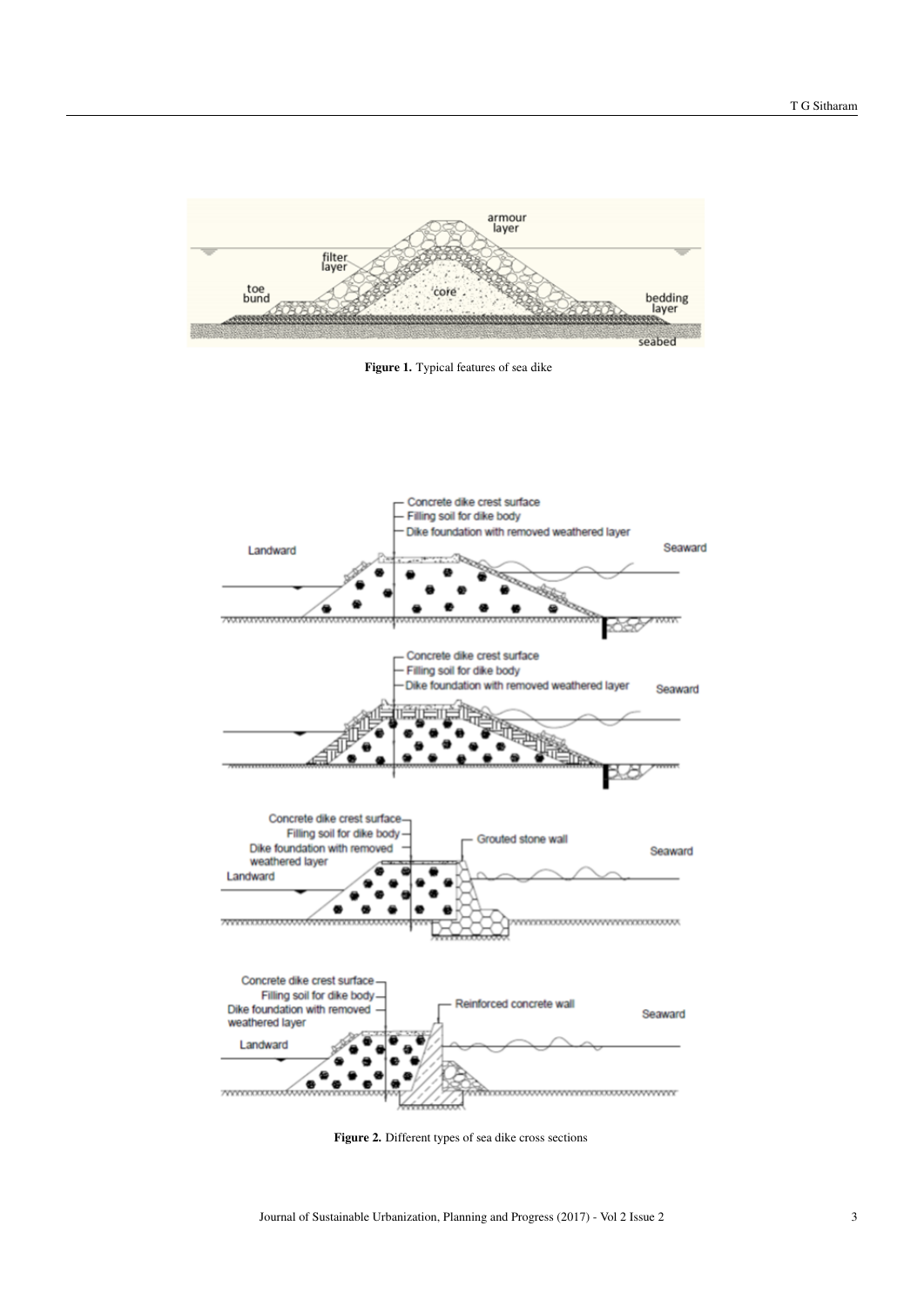in the coastal reservoir. The walls/wall with barrier lining is so designed that it will prevent mixing of surrounding sea water with the impounded flood water. An effective impermeable barrier between the fresh water (flood water) and the salty sea water is needed to do the following. Separation of clean river water from salt water. Protection of collected fresh water against external pollution. Prevention of salt water intrusion into the stored fresh water. A typical cross section of the sea dike for the coastal reservoir is suggested in Figure 3, as shown below.



Figure 3. A typical impermeable sea dike for the coastal reservoir (Thallak G Sitharam (2016))

Further development (after Yang, 2016) has been the one using soft dam to separate fresh water from salt water or brackish water in the buffer zone. This is a patented technology of soft dam coastal reservoir by Yang and Lin (2011) [Ref: Yang et al 2013]. Soft dams will be built using a membrane at the river mouths to uphold the river runoff lost to the sea in front of the primary barrier. This provides an additional safety against mixing of salt water into freshwater stored. To be effective as a soft dam, the motions of a floating structure holding the membrane must be of small amplitude so that the structure does not generate waves into the protected harbor side. Thus soft dam has to be protected a primary barrier such as a breakwater or a sea dike. Although at resonance the oncoming waves can be out of phase with the transmitted waves (resulting in lower coefficients of transmission), the structure must respond to a spectrum of incident wave conditions. Hence, the design of a floating structure for resonance characteristics is possible behind a primary barrier given the wide spectrum of ocean waves.

Table 1 shows the list of some of the coastal reservoirs constructed across the world. Sea dikes are constructed to a total of



Figure 4. Soft dam concept by S Q Yang, et al., (2005)

43 km in Qingcaosha reservoir in China. However, the longest sea dike constructed in Saemanguem bay is 33.9 km (slightly longer than the one Afsluitdijk causeway in Netherlands). One can clearly see that construction of sea dikes for coastal reservoir is not new and good experience exists across the world including the oldest sea dike in Netherlands as early as 1932 (Afsluitdijk causeway constructed between 1927 -1932 between Wadden sea and freshwater lake of Ijssemeer).

## **5 Current and Future Development of Geotextiles in Coastal Constructions**

Geosynthetics and geotextiles have contributed to many new innovations in Geotechnical engineering, which comprises of new textile products used in geotechnical applications pertaining to soil, rock or earth. This class of products is loosely called as Geotextiles and they refer to flat, permeable, polymer-synthetic or natural textile materials which can be non-woven, woven, knitted or knotted textile materials. They are used in contact with soil or rock in civil engineering earthworks and building constructions. In fact, geotextiles is one of the members of the geosynthetic family which comprises of geogrids, geonets, geotextiles, geomembranes, geosynthetic clay liners, geopipes, and geo-composites. The conventional coastal structures (i.e., breakwater, groins, revetment, and seawalls) have been constructed using wood, rock, and concrete materials in earlier days and still being constructed that way. The recent consideration of environmental approaches and the limited resources of natural rocks in certain regions led to an increase in the application of geosynthetics in coastal protection and coastal structures. The design of new, cost effective shore protection structures as well as for the repair of restoration of existing threatened coastal barriers and structures involves geotextile materials effectively. This has been done even for dune reinforcement and scour protection measures. Geotextiles are more versatile materials and innovative solutions in recent days which are economical and also supplement the conventional methods.

Problematic soils in shallow subsea in particular soft and liquefiable soils to support the dike and ground improvement of these materials is inevitable. Bearing capacity improvement, settlement reduction, long term liquefaction resistance is some of the critical aspects one has to deal under severe coastal conditions for dike construction. Mechanical modification (compaction, blasting, dynamic compaction), hydraulic modification (grouting), physical (stone columns, micropiles, jet grouting, Geosynthetics)& chemical modification (admixtures, soil cement, freezing, dewatering) along with inclusion and confinement (reinforcements, geotubes, geotextile tubes, geofabrics, geogrids, etc) or combination of the above is available for the use of development of foundation of sea dikes. Development of new machinery, barges for the construction of sea dikes are already available. In particular, for foundation improvement new construction materials like geosynthet-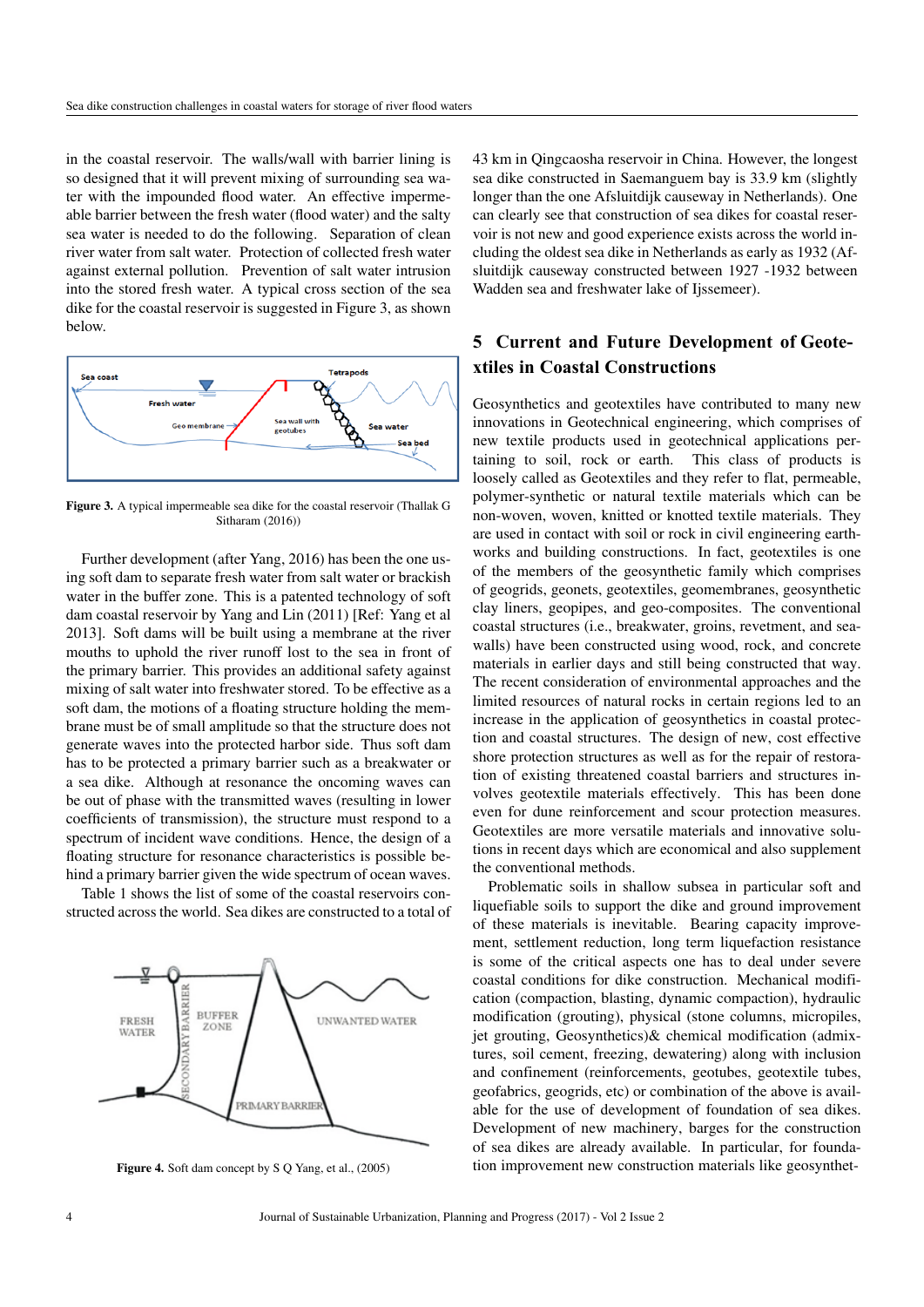| Catchment $(km2)$ | Dike length, km | Capacity (million $m^3$ ) | <b>Year completed</b> | Country / river |
|-------------------|-----------------|---------------------------|-----------------------|-----------------|
| 66.26             | 43              | 435                       | 2011                  | China/Yangtze   |
| 332               | 33.9            | 530                       | 2010                  | South Korea     |
| 56.5              | 12.4            | 323                       | 1994                  | South Korea     |
| 113               | 0.35            | 42.5                      | 2008                  | Singapore       |
| 166               | 10.80           | 64.1                      | 1998                  | China/Zhejiang  |
| 45.9              |                 | 230                       | 1968                  | Hongkong        |
|                   |                 |                           |                       |                 |

Table 1. Coastal reservoirs dike length and capacities

ics in particular geotextiles, geotubes, geocells are available and emergence of better guidelines for determining the suitability of specific t echniques f or c ertain t ypes o f c oastal conditions and soils/site conditions is neceessary. In todays context, we have better understanding of the geotechnical and marine processes involved and appreciation of the significance of construction sequence and challenges in the difficult conditions. Refinement of methods of analysis and computer modeling technique provides a better option for engineered solutions for dike construction for coastal reservoris. Advances in the techniques of performance evaluation of the modified ground conditions, advance geotechnical and geophysical techniques put us in better spot in designing, constructing and maintaining these sea dikes under different enviornments. Due to sea or river current, fine s oils o f t he b ank start m igrating causing erosion. Conventional design of cementing the banks is not a solution due to hydraulic pressure of the soil. Only feasible solution is the application of geotextiles or geosynthetics. Geotextiles allow water to pass through but resist the fine soil migration. Geotextile tubes are made of high-strength geosynthetic fabrics that enable the water to flow th rough po res retaining sand materials that have been used for the filling.

## **6 Breakwater Constructed in India for the New Ennore Coal Port Project**

The primary purpose of the new coal port at Ennore in north of Chennai city in Tamilnadu, India is for the importation of coal for the north madras thermal power station and other power stations in south Indian region. Eastern coast is subject lot of storms and cyclones during monsoon and also the littoral drift creates a sand transport along the coast more when compared to the west coast of India in Arabian sea. Two new break wa-ters have been constructed to create the port on this coast at Ennore coal port project. The breakwater consists of south and north breakwater, which are of lengths 1040 m and 3070 m re-spectively, out of which the north breakwater is considered to be the longest in India. The rocks were supplied from a quarry (karikkal) 125 km away. The Karikkal quarry is a virgin nar-row and high hill rocks interspersed by layers of murrum and other soft material making quarrying of rock difficult. Special-ized and controlled drilling and blasting was used to get vari-ous rock sizes (1 kg to 18 tons). Specially fabricated steel skips of 20 tons capacity were loaded on trucks/trailers for transport-ing rocks to a railway siding 25 km away, and loaded in railway wagons by gantry. Each railway wagon carried 3 skips



Figure **5.** Breakwater constructed in New Ennore coal project (http://www.ennoreport.gov.in/)

and travelled 100 km away carrying 1800 tons of rock and unloaded at a specially designed stacking area near the breakwater to hold up to 1.5 million tons of rocks. The total quantity of rock required for the two breakwaters is about 3 million tons having seven grades of rock from 1 kg to 18 tons to form the quarry run, filter layer, toe layer, and the armor layers, etc. One could have used the geotextiles very effectively in this project.

### **7 Conclusion**

Sea walls constructed for storage of flood w aters w ill b e a remedial measure for an increasing hazard to the coastline and provides protection against the wave action of the sea and in addition to store river flood w aters i n c oastal reservoirs. Coastal reservoirs use the sustainable storm flood waters which are reasonably cleaner. This will emerge as a sustainable strategy for water resource development in the coming years. Emerging geosynthetic materials and innovative geosynthetic applications are essential for the construction of sea wall dikes. Construction of coastal reservoirs using sea dikes will increase the use of innovative materials and new construction techniques are required to build these sea dikes to safely harvest the river flood waters.

#### **References**

1. Kalpasar, 2016, The Gulf of Khambhat Development Project.

<https://kalpasar.gujarat.gov.in/mainpage.htm>

2. Yang S Q, *et al.*, 2005, Coastal Reservoirs, Singapore Patent No. 200504653-7, 2005.